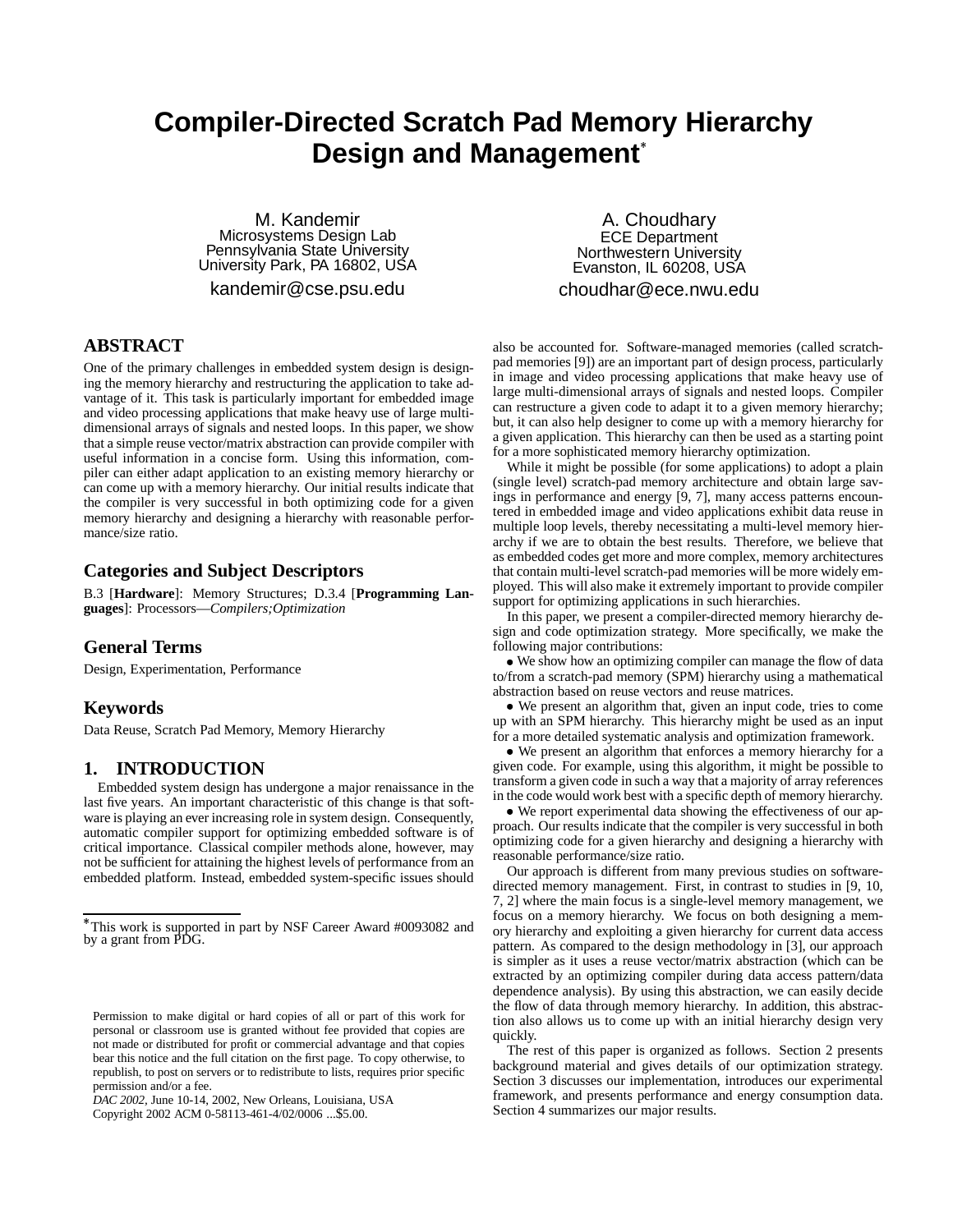# **2. OUR APPROACH**

#### **2.1 Background**

The iteration space  $\mathcal I$  of a loop nest contains one point for each iteration. An iteration vector can be used to label each such point in  $\mathcal{I}$ . and TR are We use  $\vec{i} = (i_1, ..., i_n)$  to represent the iteration vector for a loop nest of depth n, where each  $i_k$  corresponds to a loop index (or its value at a specific point in time), starting with  $i_1$  for the outermost loop index. In fact, an iteration space  $\mathcal I$  can be viewed as a polyhedron bounded by the loop limits.

The subscript function for a reference to an array  $U$  is a mapping from the iteration space  $\mathcal I$  to the data space  $\mathcal D$ . The data space can also be viewed as a polyhedron bounded by array bounds. A subscript function defined this way maps an iteration vector to an array element. In this paper, we assume that subscript mappings are affine functions of the enclosing loop indices and symbolic constants. Many array references found in embedded image and video processing codes fall into the effect of this category. Under this assumption, a reference to an array  $U$  can be represented as  $L^U \vec{i} + \vec{b}^U$  where  $L^U$  is a linear transformation matrix called the access (reference) matrix,  $\vec{b}^U$  is the offset vector, and  $\vec{i}$  is the iteration vector [12]. If the loop is *n*-deep and the array  $U$  is  $m$ dimensional,  $L^U$  is  $m \times n$  and  $\vec{b}^U$  has m elements. For example, the reference  $V[k][j]$  in Figure 1(a) can be written as:

$$
L^V \vec{i} + \vec{b}^V = \left(\begin{array}{cc} 0 & 0 & 1 \\ 0 & 1 & 0 \end{array}\right) \left(\begin{array}{c} i \\ j \\ k \end{array}\right) + \left(\begin{array}{c} 0 \\ 0 \end{array}\right).
$$

According to Li [8], if  $\vec{i}$  and  $\vec{j}$  are two iteration vectors that access the same memory location,  $\vec{r} = \vec{j} - \vec{i}$  is called a re  $\vec{i}$  is called a reuse vector (assuming that  $\vec{j}$  is lexicographically greater than  $\vec{i}$ ). For a loop of depth n, the reuse vector is  $n$  dimensional. The loop corresponding to the first non-zero element from top is the one that carries the corresponding reuse. If there are more than one reuse vector in a given direction, they are represented by the lexicographically smallest one. The reuse vector gives us useful information about how array elements are used by different loops in a given nest. In this paper, we mainly focus on self reuses (that is, the reuses originating from individual references) as in very rare circumstances group reuse (that is, the reuse between different references to the same array) brings additional benefits that cannot be exploited by self reuse [8]. There is a temporal reuse due to reference  $L^U \vec{i} + \vec{b}^U$  if and only if there exist two different iterations  $\vec{i}$  there and  $\vec{j}$  such that  $L^U \vec{i} + \vec{b}^U = L^U \vec{j} + \vec{b}^U$ ; that  $\vec{j} + \vec{b}^U$ ; that is,  $\vec{j} - \vec{i} \in Ker{L^U}$ .  $i$ This last expression indicates that the temporal reuse vector  $\vec{r} = \vec{j} - \vec{i}$  Let belongs to the kernel set (null set) of  $L^U$  [12].

As an example, let us focus on the matrix multiply nest shown in Figure 1(a). The reuse vector due to  $U[i][k]$  is  $(0, 1, 0)$ . Informally, what this means is that, for fixed values of loops  $i$  and  $k$ , the successive iterations of the  $j$  loop access the same element from this array. That is, the  $j$  loop carries (exhibits) temporal reuse for this reference.

The reuse vectors coming from individual references make up a reuse matrix,  $R$ . In considering the matrix multiply code again, we find that:

$$
R = \left(\begin{array}{ccc} 0 & 0 & 1 \\ 0 & 1 & 0 \\ 1 & 0 & 0 \end{array}\right).
$$

The first, second, and third columns in this matrix correspond to the reuse vectors for  $W[i][j], U[i][k]$  and  $V[k][j]$ , respectively. As will be discussed shortly, each column indicates which array sections should be brought into (and discarded from) the SPM at what time.

A linear one-to-one mapping between two iteration spaces can be represented by a square, non-singular matrix  $T$ . Using such a transformation, each element  $\vec{i}$  of the original iteration space  $\mathcal I$  is mapped to - UTChina and UTChina and UTChina and UTChina and UTChina and UTChina and UTChina and UTChina and UTChina and UTChina and UTChina and UTChina and UTChina and UTChina and UTChina and UTChina and UTChina and UTChina and UTCh  $\vec{i}$  on the transformed iteration space  $\mathcal{I}'$ . Converting the original loop nest to the transformed nest is a two-step process [12]. First, each

array reference  $L^U \vec{i} + \vec{b}^U$  is transformed to  $L^U T^{-1} \vec{i'} + \vec{b}^U$ . Second, the loop bounds are transformed accordingly. Finding the new loop bounds can necessitate the use of Fourier-Motzkin elimination, details of which can be found in [12]. It can be shown that if  $T$  is a linear transformation matrix,  $\vec{r}$  is a reuse vector, and R is a reuse matrix,  $T\vec{r}$  and  $TR$  are the transformed reuse vector and the transformed reuse matrix, respectively [8].

In Sections 2.2 through 2.5, we assume the existence of an SPM hierarchy and focus on how to manage data flow through this hierarchy. In Section 2.6, we show how to design a memory hierarchy based on data reuse. Till Section 2.4, we exclusively focus on a two-level memory hierarchy which contains a large (slow and energy-consuming) memory and a small (fast and less energy-consuming) memory. The problem is then to decide what data to bring to the fast memory at what time and how to decide when data in the fast memory are not useful anymore. We use the terms (software-controlled) memory hierarchy and SPM hierarchy interchangeably.

#### **2.2 Reuse Based Data Transfers**

Suppose that we have a section of array U in Figure 1(a),  $U[i][1:N]$ Recall that  $U[i][k]$  in Figure 1(a) leads to a reuse vector of  $(0, 1, 0)$ . (the *i*th row), residing in the fast memory. Since all loop iterations

$$
(i, 1, 1), (i, 1, 2), ..., (i, 1, N), (i, 2, 1), (i, 2, 2), ..., (i, 2, N),
$$

$$
......(i,N,1), (i,N,2), ..., (i,N,N)
$$

access this same array section, this section can be kept in the fast memory (in the fast SPM) during the entire execution of these iterations; and, following the execution of the iteration  $(i, N, N)$ , it can be discarded from the fast memory. It should also be noted that this section can be brought into the fast memory just before the iteration  $(i, 1, 1)$ starts execution (i.e., just before the  $j$  loop is entered). For clarity, we represent these iterations collectively using  $(i, *, *)$ , where  $*$  denotes all iterations in the corresponding loop level; we also represent this array section using  $U[i][*]$ , where  $*$  indicates all elements in the corresponding dimension. To sum up, by just considering the value of 1 in this reuse vector (the second entry), we can decide the point in the code at which an array section (in our case, this is the  $i$ th row of  $U$ ) should be brought into the fast memory and the point at which it should be removed from the fast memory. This brings us to the following conclusion:

*An array section should remain in the fast memory from the start of the loop that carries reuse for the corresponding array reference to the termination of the same loop.*

 $J - i$  Let us consider the following generic *n*-deep loop nest that accesses an  $m$ -dimensional array:

$$
for (i_1 = i_11; i_1 \le i_1u; i_1 ++)
$$
  
\n
$$
for (i_2 = i_21; i_2 \le i_2u; i_2 ++)
$$
  
\n
$$
for (i_3 = i_31; i_3 \le i_3u; i_3 ++)
$$
  
\n...  
\n
$$
for (i_n = i_n1; i_n \le i_nu; i_n ++)
$$
  
\n
$$
U[f_1(i_1, i_2, ..., i_n)][f_2(i_1, i_2, ..., i_n)]...[f_m(i_1, i_2, ..., i_n)]
$$

fhg -

In this nest, each  $f_j(.)$   $(1 \leq j \leq m)$  is an affine function corresponding to a subscript expression.  $i_k^{\ d}$  and  $i_k^{\ u}$  are the lower and upper bounds for loop  $i_k$ . Assume that  $\vec{r} = (r_1, r_2, ..., r_n)$  is the corresponding reuse vector. Assume further (for now) that there is only a single non-zero element (say  $r_k$ ) in  $\vec{r}$ ; all other elements are assumed to be zero. In other words, the loop  $i_k$  is the one that carries the reuse.

In this case, the compiler can make use of the fast memory as follows. Let us use  $f_l(i_1, i_2, \ldots, i_{k-1}, *, *, \ldots, *)$  to denote all indices enu- hlmerated in a dimension  $l$  by fixing the first  $k-1$  loops at specific values  $(i_1, i_2, ..., i_{k-1})$  and considering all values (within the loop bound ranges) for all other loop index positions. Just before executing the loop  $i_k$ , the compiler brings the array section containing all elements represented by  $U[f_1(i_1,i_2,...,i_{k-1},*,*,...,*)]$   $[f_2(i_1,i_2,...,i_{k-1},*,*,$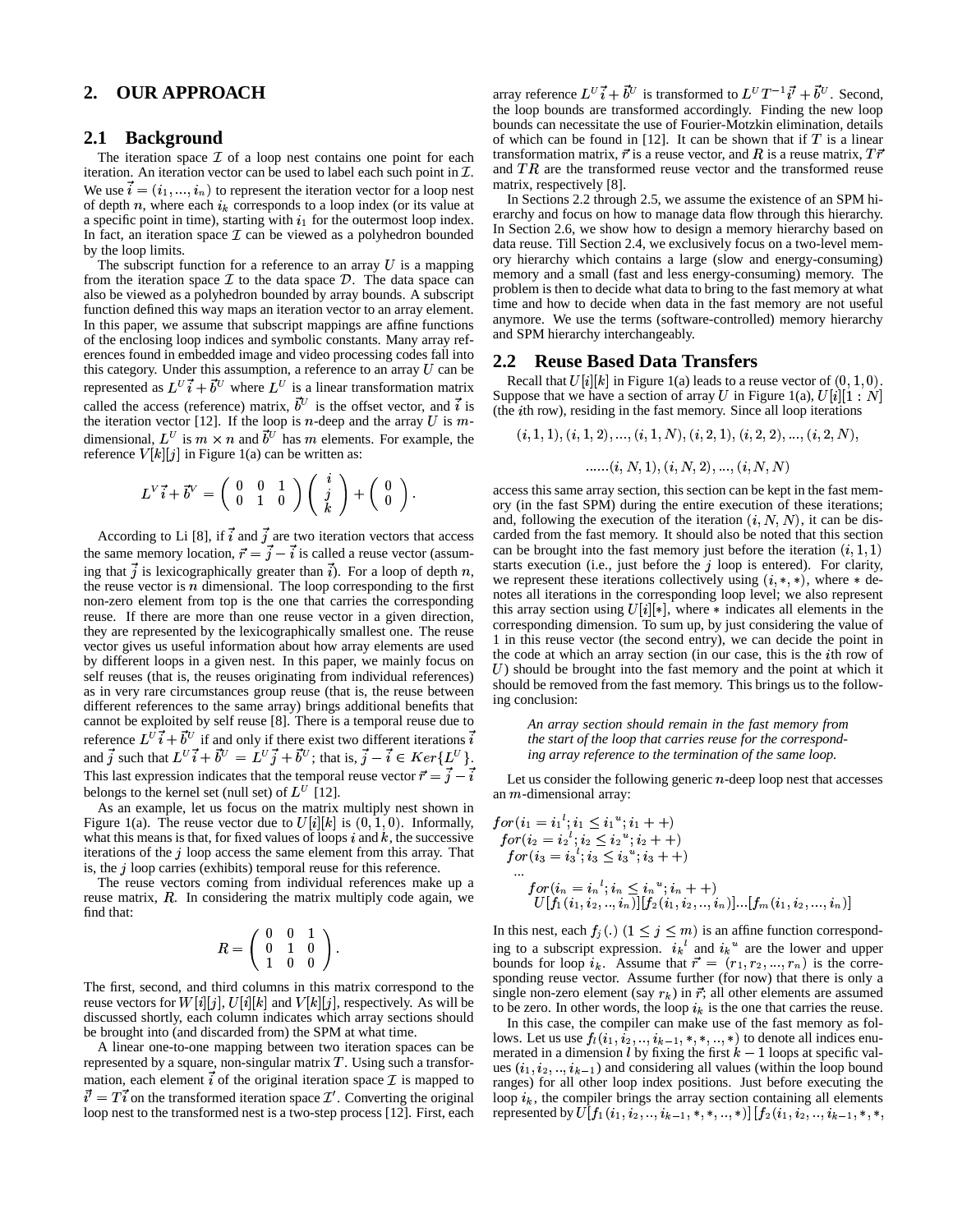..., \*)] ...  $[f_m(i_1, i_2, ..., i_{k-1}, *, *, ..., *)]$  into the fast memory, and keeps in them there while executing all iterations in  $(i_1, i_2, ..., i_{k-1}, *, *, ..., *)$ . <sup>V</sup> When the last iteration in this set has been executed, the section can be removed from the fast memory. If this is done, the said set of elements would reside in the fast memory as long as they are reused, and as soon as the last iteration that reuses the elements is completed, the set can be removed from the fast memory. It should be emphasized that if any element in this set is updated while it is in the fast memory, it should be written back to slow memory.

If there are multiple references to the same array, the reuse vectors are considered together and the corresponding data transfers are combined as much as possible. Consider the nested loop in Figure 1(b). We have two reuse vectors:  $(0, 1, 0)$  (due to reference  $U[i][k]$ ) and  $(0, 0, 1)$  (due to reference  $U[i][j])$ . We note that the data transfer indicated by  $(0, 0, 1)$  is subsumed by the transfer indicated by  $(0, 1, 0)$ ; that is, once the transfer of the  $i$ th row to the fast memory is complete (just before entering the  $j$  loop), there is no need for performing an extra transfer for the element  $\hat{U}[i][j]$ . Let us now focus on the code given in Figure 1(c). In this case, the reuse vectors are  $(0, 1, 0)$  and  $\gamma$  $(0, 1, 0)$ . Consequently, both data transfers should be performed before the  $j$  loop is entered. However, one data transfer contains the *i*th row of the array whereas the other contains the *i*th column. Except for one element, these two transfers do not overlap; so, they should be performed separately. Our current implementation uses the following rule to decide whether the transformations required by different references to the same array can be combined. Let  $L_1^U \vec{i} + \vec{b_1}^U$  and  $\vec{i} + \vec{b_1}^{\prime}$  and  $L_2^U \vec{i} + \vec{b_2}^U$  -<sup>0</sup> <sup>l</sup> be two references to array U. If  $L_1^U = L_2^U$ , there is a  $2^U$ , there is a good chance that there exists significant amount of data reuse between these two references (even if  $\vec{b_1}^{\prime\prime} \neq \vec{b_2}^{\prime\prime}$ ). Consequently, in this case, the data transfers due to these references can be combined and performed together. On the other hand, if  $L_1^U \neq L_2^U$ , these two references are treated as if they belong to different arrays. If a nest contains references to multiple arrays, each array is treated independently and a separate data transfer is performed for each array.

# **2.3 Transformations**

In some cases, it may not be clear which loop carries the reuse. To make the loop carrying the reuse explicit, it may be necessary to apply loop transformations. As an example, consider the loop nest shown in Figure 1(d). When considered alone, none of the references in this nest has temporal reuse. However, there is a group reuse in this nest with a reuse vector of  $\vec{r} = (1, -1)$ . Consequently, it is not trivial to find the point in the code to perform memory transfers so that we can exploit the fast memory. However, if we transform this nest using the loop transformation matrix

$$
T=\left(\begin{array}{cc} 1 & 1 \\ 1 & 0 \end{array}\right),
$$

we obtain the nest in Figure 1(e). We now see that the reuse vector for this transformed nest is  $\vec{r} = (0, 1)$ . This means that only the innermost loop carries reuse, and we can make use of the fast memory. To see how the reuse is exploited in this case, let us list the array elements accessed by a few initial iterations:

$$
(i' = 3, j' = 2) \Rightarrow U[2][1] \text{ and } U[1][2]
$$
  
\n
$$
(i' = 4, j = 2) \Rightarrow U[2][2] \text{ and } U[1][3]
$$
  
\n
$$
(i' = 4, j' = 3) \Rightarrow U[3][1] \text{ and } U[2][2]
$$
  
\n
$$
(i' = 5, j' = 2) \Rightarrow U[2][3] \text{ and } U[1][4]
$$
  
\n
$$
(i' = 5, j' = 3) \Rightarrow U[3][2] \text{ and } U[2][3]
$$
  
\n
$$
(i' = 5, j' = 4) \Rightarrow U[4][1] \text{ and } U[3][2]
$$

We observe that (for a specific i') the iterations in  $(i',*)$  cause the reuse of elements  $U[j']$   $[i'-j']$ <sup>A</sup> ,  $T'$ , where  $max(2, i' - N + 1) \le j' \le 1$  loops , "  $n(N, i' - 1) - 1$ . Therefore, just before entering the j' loop (in the transformed nest), these elements can be brought into the fast memory. As compared to the matrix multiply case, this example illustrates two

 necessary for identifying where (in the code) to perform data transfers. interesting points. First, in some cases, loop transformations might be Second, the data transfers for different values of the outer loop are of different sizes. So, if we are to design a memory hierarchy, in determining the size of the fast memory, we should consider the maximum number of reused elements over all  $i'$  values.

0); reuse vector so as to exploit a two-level memory hierarchy. As will be Another question in this example is how to determine the transformation matrix to use. We can determine the transformation matrix using the default and desired reuse vectors. For our current example, the default reuse vector is  $\vec{r}_d = (1, -1)$ . Since we have only two loops in the nest, if want to make sure that the reuse will be carried by one of them, the desired reuse vector should  $\vec{r}_s = (0, 1)$ . Then, from  $\vec{r}_s = T \vec{r}_d$ , we can determine the entries of T. Note that we used loop transformations in this section to modify the group temporal discussed shortly, loop transformations can also be used for modifying the temporal reuse vectors.

#### **2.4 Multi-Level Hierarchy**

is carried by the  $j$  loop). We can exploit these reuses as follows. Before When there are multiple non-zero elements in a given reuse vector, we can use this fact for exploiting a multi-level memory hierarchy. In the most general case, we can exploit a memory level for each non-zero entry in the reuse vector. To illustrate this, let us consider the four-deep nest in Figure 1(f). For  $U[i][k]$ , the reuse vector is  $(0, 1, 0, 1)$  which indicates that there are reuses in  $j$  and  $l$  loops (although the reuse itself entering the  $j$  loop, the  $i$  row of this array can be transferred from the slow memory (called Level 1) to the fast memory (called Level 2). In addition to that, if we have an even faster memory (called Level 3), the element  $U[i][k]$  can be transferred to this memory (just before the  $l$  loop) and can be used from there throughout the execution of the  $l$ loop. In other words, at a given time, one row of array  $U$  can be in Level 2 SPM and one element from this row can be in Level 1 SPM (the fastest level). This is depicted in Figure 2. A similar data transfer scheme is valid for reference  $V[j][l]$  as well. Before entering the i loop, the entire array can be transferred to Level 2 (if we have that much space in Level 2), and a row the array can be transferred to Level 1 before the  $k$  loop.

It is important to note that just the fact that there are two non-zero entries in the temporal reuse vector does not mean that we can use the nest in question only with a three-level memory hierarchy. In fact, we can still use it with a two-level memory hierarchy and the fact that there are two non-zero entries in the reuse vector gives the compiler flexibility in scheduling data transfers. For example, focusing on ref erence  $\dot{U}[i][k]$  in Figure 1(f), we have two options assuming a twolevel memory: (i) we can perform data transfer before the  $j$  loop, or (ii) we can perform data transfer before the  $l$  loop. Note that transfer before the  $j$  loop requires a larger fast memory space, but it is also expected to give better results. It is also important to emphasize that loop transformations can make a nested loop written for a two-level of memory hierarchy suitable for a three-level of memory hierarchy, and vice versa. For example, the loop transformation matrix

$$
T=\left(\begin{array}{cccc} 0&1&0&0\\1&0&0&0\\0&1&1&-1\\0&0&0&1\end{array}\right)
$$

can transform a reuse vector  $(0, 1, 0, 0)$  to  $(1, 0, 1, 0)$ . Note that while  $(0, 1, 0, 0)$  is suitable for a two-level of memory hierarchy,  $(1, 0, 1, 0)$ is suitable for a three-level of memory hierarchy.

#### **2.5 Imperfectly Nested Loops**

i our reuse vector/matrix based strategy can work with imperfectly-nested While all examples given so far have focused on perfect nests only, loops as well. An imperfect nest is the one that contains assignment statements between loops, whereas in a perfect nest all assignment statements are nested within the innermost loop. In our framework, imperfectly-nested loop nests in general present opportunities for min-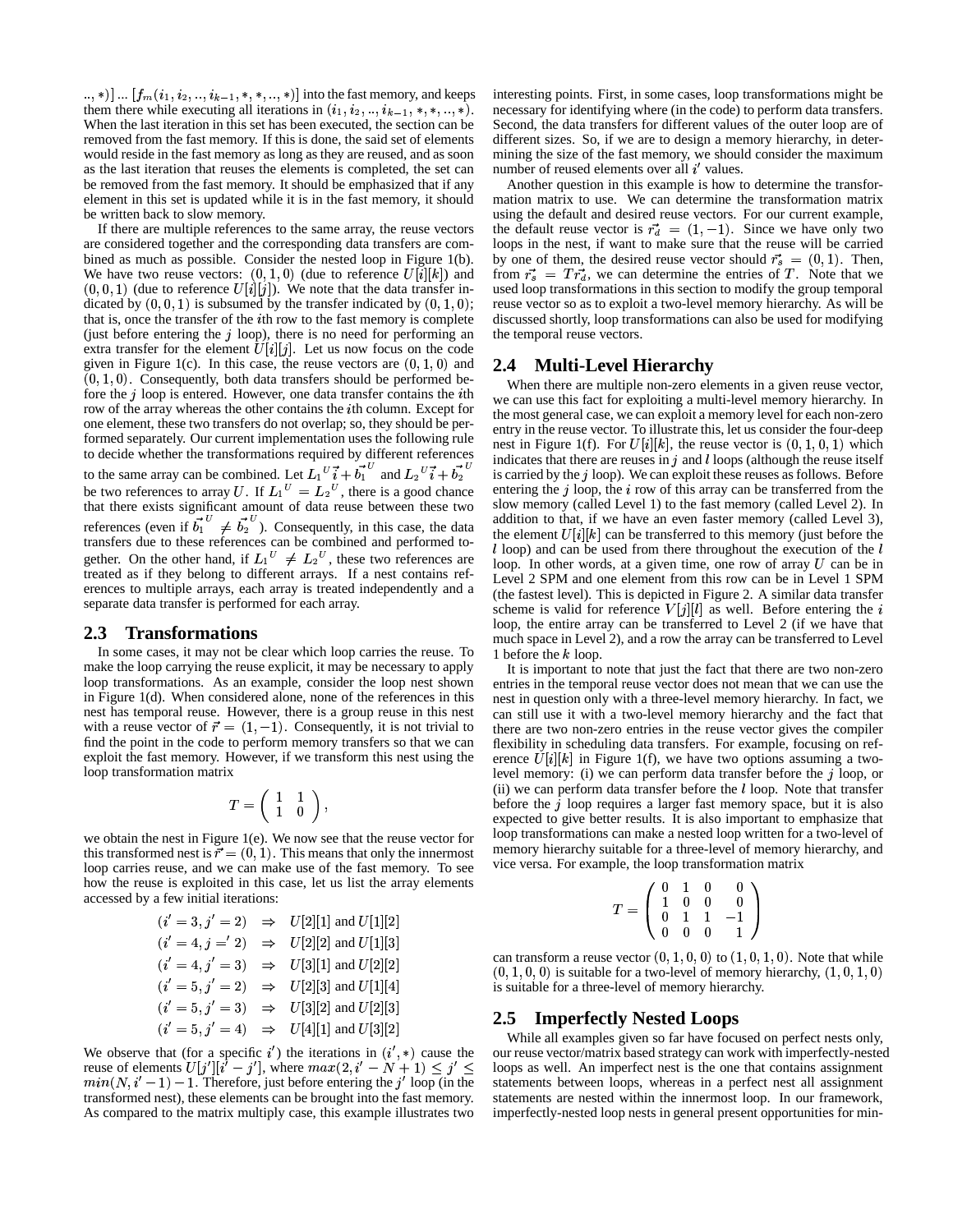

**Figure 1: Different code fragments.**



**Figure 2: Exploiting three-level memory.**

```
compute reuse matrix R = [\vec{r_1}, \vec{r_2}, ..., \vec{r_s}]level=1:
for i = 1, sk = number of non-zeros in \vec{r_i};
 if (k > level) then level = k; endif
endfor;
for l = 2, level
 capacity[level] = 0;
endfor;
for i = 1, scurrent level = 2;
  let \vec{r_i} be [r_{1i}, r_{2i}, ..., r_{ni}];for i = 1, nif (r_{j\,i}\,\neq 0) then
    amount = F(reference(\vec{r}_i));
    capacity[current level] = capacity[current level] + amount;
   current\_level = current\_level + 1;
  endif;
 endfor;
endfor;
return(level,capacity[]);
```
#### **Figure 3: Memory hierarchy design algorithm.**

imizing data transfers by overlapping or combining them with each other. Consider, for example, the code fragment shown in Figure 1(g). Let us focus on a two-level memory hierarchy and on data transfers due to array  $U$ . Since both the sub-nests in this code has the same reference  $\tilde{U}[i][k]$ , the data transfer due to this reference can be performed just before the first  $j$  loop; there is no need to perform data transfer (due to this reference) before the second *j* loop. The second sub-nest has another reference to array  $U: U[k][i]$ . The data transfer due to this reference can be performed along with that due to  $U[i][k]$ before the first  $j$  loop. After the execution of the second  $j$  loop, the elements of array  $U$  which reside in the fast memory can be discarded (as their reuse ends). Our current implementation handles perfectly-nested and imperfectly-nested loops of any depth. But, it does not attempt to optimize the hierarchical SPM usage across multiple, independent imperfectly-nested loops. That is, it does not try to take advantage of inter-nest data reuse. However, it should also be noted that handling imperfectly-nested loops means that our approach can be extended operate on an entire program as the entire code can be thought of as an imperfectly nested loop enclosed by an imaginary outermost loop that iterates only once.

#### **2.6 Memory Design Algorithm**

So far, we have assumed that a memory hierarchy already exists and tried to determine how this hierarchy can be exploited by capturing the reuse of data using reuse vectors/matrices. Our reuse vector/matrix based analysis however can also be used for designing a suitable SPM hierarchy for a given code. In this subsection, we address this problem. Note that after obtaining an initial memory hierarchy using the technique presented in this subsection, more sophisticated techniques [3] can be used, if desired, to refine the hierarchy.

#### *2.6.1 Hierarchy Design for a Given Code*

We first present a strategy to determine the cache configuration given a loop nest. A sketch of our approach is given in Figure 3. Our approach tries to build a separate hierarchy for each nest and then combines these hierarchies into a single hierarchy by choosing the largest memory required for each level. The algorithm first builds the reuse matrix and then it constructs the memory hierarchy incrementally. It starts with the first reuse vector and determines how much SPM space we need in each level. It then moves to the second reuse vector. Considering this vector, the algorithm can increase either the number of levels or the space needed by existing level(s) or both. These incremental updates stop once the last reuse vector has been processed.

As an example, consider once more the matrix multiply code in Figure 1(a) and its reuse matrix in Section 2.1. Considering the first reuse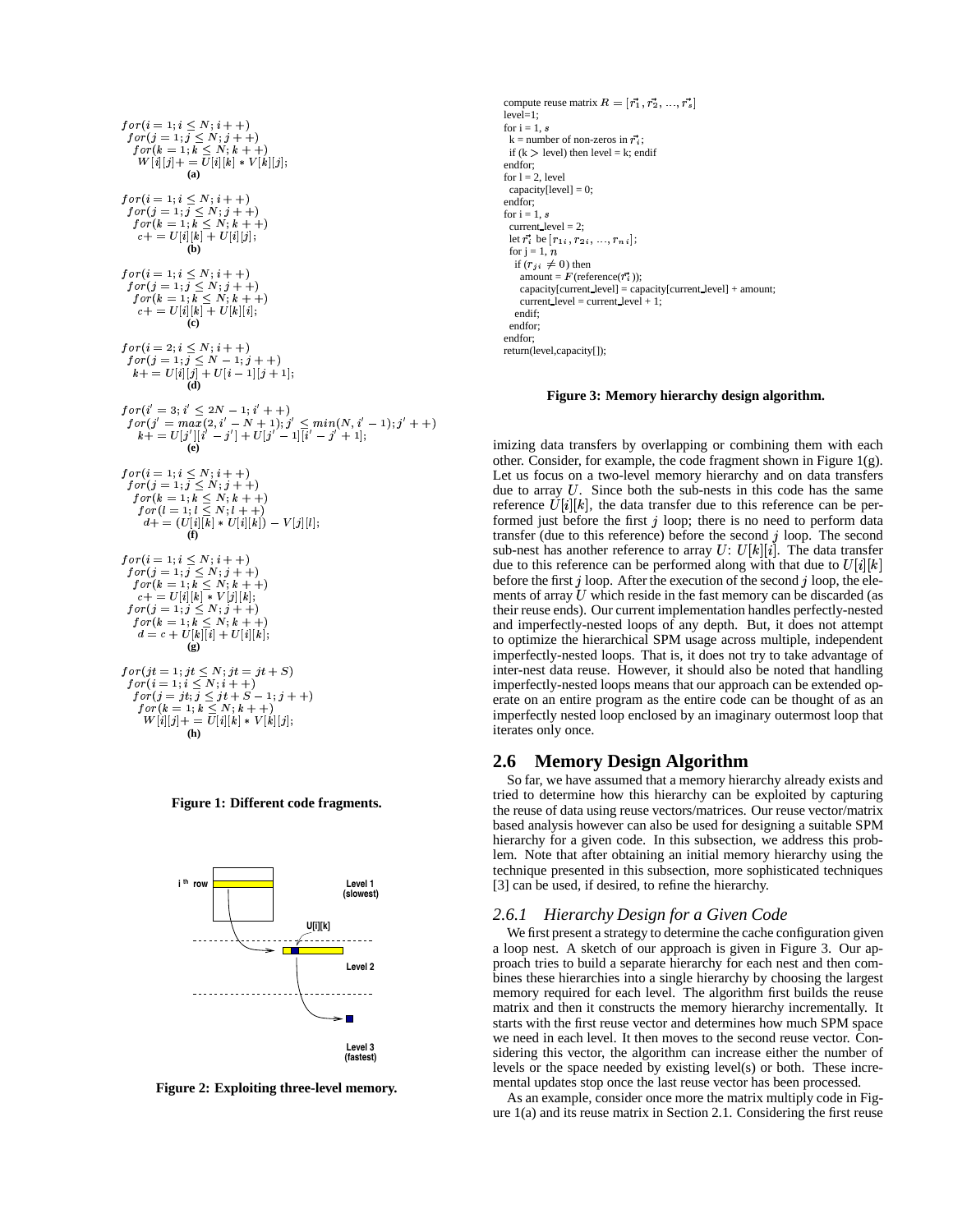vector,  $(0, 0, 1)$ , we decide that the hierarchy should be at least two levels and that the smaller (and faster) memory should be able to hold  $W[i][j]$ . Considering the second reuse vector,  $(0, 1, 0)$ , we can see that the number of levels does not need to be increased (as this reuse vector has the same number of non-zero elements as the previous one). However, it should be large enough to hold an entire row of  $U$ . Finally, the last reuse vector  $(1, 0, 0)$  implies that the fast memory should be able to hold the entire array  $V$ . Based on these, our algorithm decides that we need a two-level SPM hierarchy and that the faster level should <sup>l</sup> have a capacity of at least  $N^2 + N + 1$  elements. By default, we assume  $\frac{600}{300}$ that the slower level has a capacity to hold the entire working set  $(N^3)$ elements). In the algorithm in Figure 3, we first compute the number of levels in the hierarchy and then find the capacity of each level. The function 'reference(.)' gives the array reference corresponding to the reuse vector under consideration, and the ' $F(.)$ ' function computes the SPM space demanded by that reference (see Section 2.2).

We next discuss how to modify this strategy if the underlying system has some memory space constraints. For example, in case we may not be able to store the entire  $V$  array (in our current example) in the fast memory, we need to modify the code slightly. We note that stripmining, a loop transformation that divides the iteration space of a given loop into stripes [12], can be useful in this context. In our example, we can strip-mine the  $j$  loop as shown in Figure 1(h). In this code,  $S$  is the stripe size. Now, the total space requirement for the fast memory (considering only i, j, and k loops) is  $\overline{N}S + N + 1$ . By choosing a suitable value for  $S$ , the space demand (put on the fast memory) can be kept under control.

#### *2.6.2 Enforcing a Hierarchy*

The algorithm presented in the previous subsection does not try to modify the code to enforce it to adopt a pre-specified memory hierarchy; that is, it does not modify the reuse matrix; it just builds a hierarchy considering the current reuse matrix. In many cases, however, we might want to modify the reuse matrix to control the number of levels in the hierarchy. A reuse matrix can be changed using two types of transformations:

 The transformations that change the number of zeroes and nonzeroes in the reuse vectors.

 The transformations that re-order zeroes and non-zeroes in the reuse vectors (without changing their numbers).

Since in general the second type of transformation can be reduced to the first type, we focus only on the first types of transformations here. Our approach can take a reuse matrix and transform it to another reuse matrix such that in the resulting matrix most reuse vectors demand a  $t$ -level memory hierarchy, where  $t$  being a value between  $2$ and  $n$  (the number of loops in the nest). For the clarity of presentation, however, we present the algorithm for only the case when  $t = 3$ (see Figure 4); that is, for each reuse vector in  $R$ , we would like to make all the entries in the vector zero, except two entries (these two entries will represent the loops that exhibit reuse). Note that in general the order in which the reuse vectors in a given reuse matrix are processed might also be important. Our current approach orders reuse vectors from left to right considering the number of times each reuse vector occurs in the code. The most frequently used reuse vector occupies the leftmost column whereas the least frequently used one sits in the rightmost column. Then, for the most frequent reuse vector, the algorithm makes sure that only two non-zero elements are obtained (after the transformation). It achieves this by selecting suitable vectors ^ for the first  $n-2$  rows of T. In doing so, data dependences are also checked using the approach in [8] (this is not shown in the code for clarity). It then processes the remaining reuse vectors and selects suitable vectors for the remaining two rows. As soon as all rows of  $T$  have been determined, the algorithm returns the transformed reuse matrix  $(TR)$  and terminates.

## **3. EXPERIMENTS**

We used array-based versions of four embedded image processing applications to evaluate the effectiveness of our strategy. wood is a

```
compute reuse matrix R = [r_1^*, r_2^*, \dots, r_s^*]let T be the transformation matrix and \vec{t_1}, \vec{t_2}, ..., \vec{t_n} be the rows of T;
finished=false;
select \vec{t_1}, \vec{t_2}, \ldots, \vec{t_{n-3}}, \vec{t_{n-2}} such that
  t_1^7 \in Ker\{\vec{r_1}\}, t_2^7 \in Ker\{\vec{r_1}\} \text{ ... } t_n^7 \geq 8 \in Ker\{\vec{r_1}\}, t_n^7 \geq 8 \in Ker\{\vec{r_1}\};i = 2;
while (not finished)
  bool<sub>1</sub> = (t_1 \in Ker\{\vec{r_j}\}\);
  bool<sub>2</sub> = (t_2 \in Ker\{\vec{r_j}\}\);
  ....
  bool<sub>n -2 = (\vec{t_3} \in Ker {\{\vec{r_1}\}});</sub>
  k = number of trues in \{bool_1, bool_2, \ldots, bool_n = 2\};
  if (k \leq (n-4)) then
   set t_n \rightarrow 1 to vector in Ker\{\vec{r_j}\};set \vec{t}_n to vector in Ker\{\vec{r}_j\};fini<sub>shed</sub> = true;else
   if (k = (n-3)) then
    if (t_n\vec{=}1) is not set) then
       set \vec{t}_{n-1} to vector in Ker\{\vec{r}_j\};else
     if (t_n) is not set) then
       set \vec{t}_n to vector in Ker\{\vec{r}_j\};fini<sub>shed</sub> = true;endif;
   endif;
  endif;
 j = j + 1;endwhile;
return(TR);
```
**Figure 4: Memory hierarchy transformation algorithm.**



**Figure 5: Percentage energy and performance improvements over** ver4**. Top: two-level memory hierarchy; Bottom: three-level memory hierarchy.**